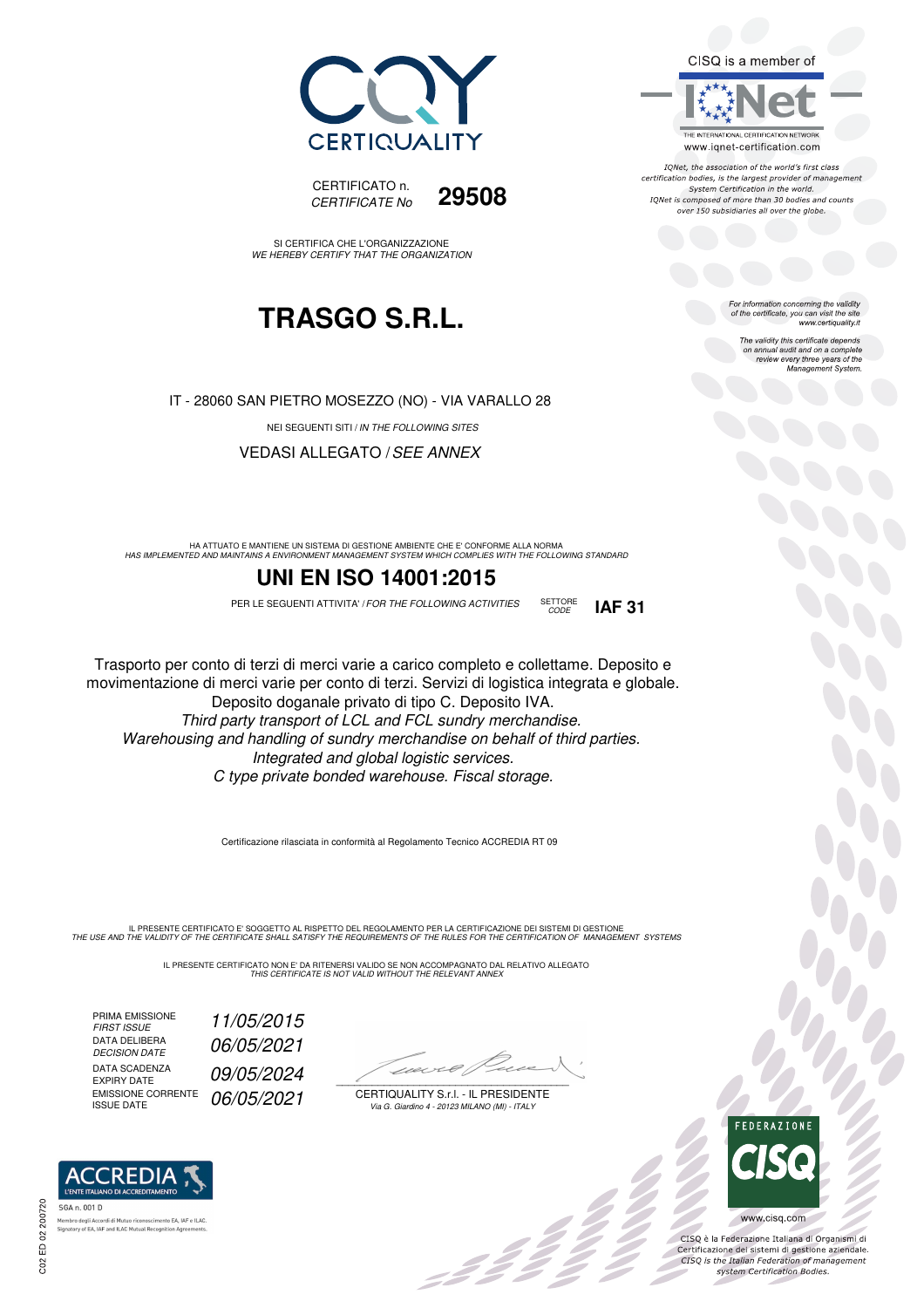

CISQ is a member of

THE INTERNATIONAL CERTIFICATION NETWORK www.iqnet-certification.com

IONet, the association of the world's first class certification bodies, is the largest provider of management System Certification in the world. IQNet is composed of more than 30 bodies and counts over 150 subsidiaries all over the globe.

For information concerning the validity<br>of the certificate, you can visit the site<br>www.certiquality.it

The validity this certificate depends on annual audit and on a complete review every three years of the<br>Management System.

Pagina 1/1

ALLEGATO AL CERTIFICATO n. Pagina 1/1 ALLEGATO AL CERTIFICATO n. **29508**<br>Page 1/1 *ANNEX TO CERTIFICATE No* **29508** 

## **TRASGO S.R.L.**

SITI / SITES

(PV) - CONTRADA FABBRICA 52

|                    | IT - 27040 ARENA PO  |
|--------------------|----------------------|
|                    | IT - 13040 BALOCCO   |
|                    | IT - 28061 BIANDRATE |
| IT - 41012 CARPI   |                      |
| IT - 28047 OLEGGIO |                      |
|                    |                      |

- 
- 
- (VC) VIA PER VILLARBOIT SNC (NO) - VIA GUIDO IL GRANDE 1 (MO) - FRAZ. FOSSOLI - VIA VALLE 24 (NO) - VIA PAPA GIOVANNI PAOLO II, 19 IT - 28060 SAN PIETRO MOSEZZO (NO) - FRAZ. NIBBIA -VIA VARALLO 28
- IT 13039 TRINO VERCELLESE (VC) FRAZ. LERI CAVOUR -S-P 1 km. 10.1

IL PRESENTE ALLEGATO NON E' DA RITENERSI VALIDO SE NON ACCOMPAGNATO DAL RELATIVO CERTIFICATO<br>THIS ANNEX IS NOT VALID WITHOUT THE RELEVANT CERTIFICATE

PRIMA EMISSIONE<br>FIRST ISSUE DATA DELIBERA<br>DECISION DATE DATA SCADENZA<br>EXPIRY DATE DATA SCADENZA<br>EXPIRY DATE 09/05/2024<br>EMISSIONE CORRENTE 06/05/2021

**ACCREDIA PELLIANO DI ACCI** 

Signatory of EA, IAF and ILAC Mutual Recognition Agr

ento EA, IAF e ILAC

.<br>b degli Accordi di Mutuo ricor

SGA n. 001 D

Memb

11/05/2015 06/05/2021

z 2 2

EMISSIONE CORRENTE  $\left( \frac{06}{05} \right) 2021$  certiquality S.f.l. - IL PRESIDENTE<br>ISSUE DATE



SOC

CISQ è la Federazione Italiana di Organismi di Certificazione dei sistemi di gestione aziendale.<br>CISQ is the Italian Federation of management system Certification Bodies.